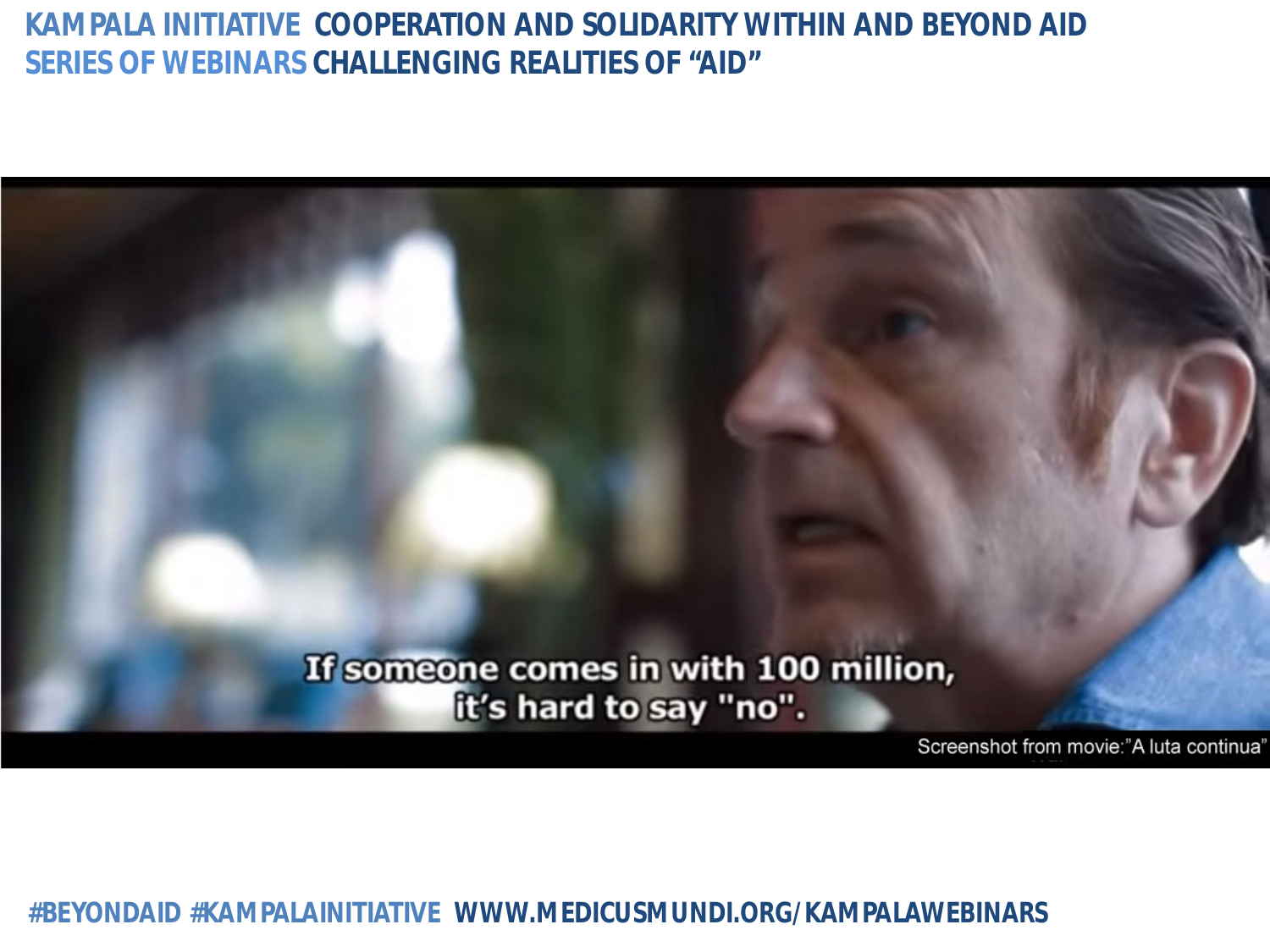

## **Health aid accountability and the politics of data**

## **WELCOME TO THIS WEBINAR! WE WILL START IN TIME, AT 3PM CEST**

**KAMPALA INITIATIVE COOPERATION AND SOLIDARITY WITHIN AND BEYOND AID #BEYONDAID #KAMPALAINITIATIVE www.medicusmundi.org/kampalainitiative**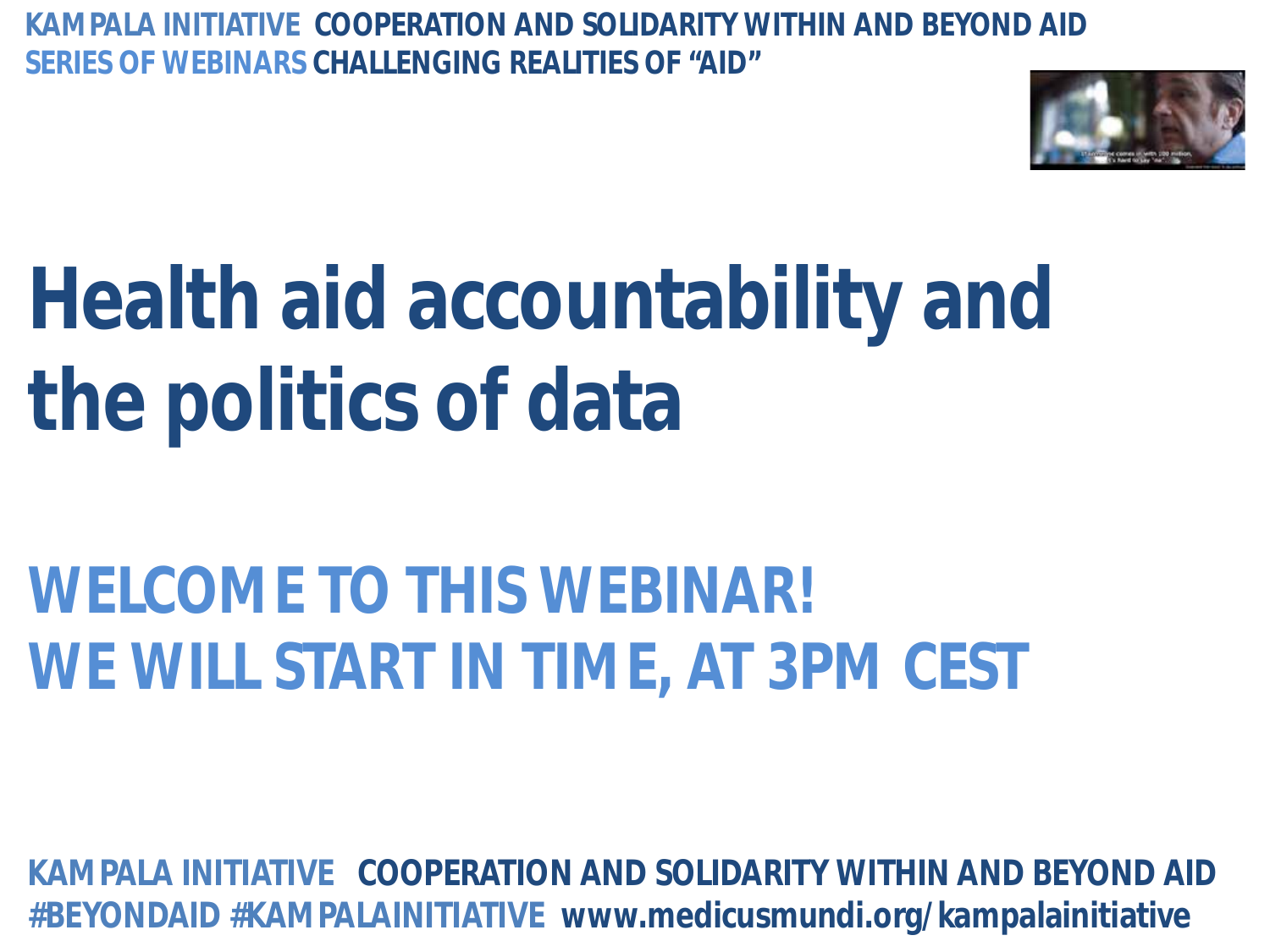### **WELCOME** TESS, HEALTH POVERTY ACTION

- **WEBINAR PROPOSED AND ORGANIZED BY: SARA DAVIS (MEG), GRADUATE INSTITUTE'S GLOBAL HEALTH CENTRE AND THE GENEVA CENTRE FOR EDUCATION AND RESEARCH IN HUMANITARIAN ACTION**
- **THE WEBINAR WILL BE RECORDED**
- **ALL PARTICIPANTS MUTED EXCEPT FOR Q&A**
- **TWITTER #BEYONDAID #KAMPALAINITIATIVE**
- **MEDICUSMUNDI.ORG/KAMPALAWEBINARS FOR UPDATES, DOCUMENTATION AND HOW TO ENGAGE**

**KAMPALA INITIATIVE COOPERATION AND SOLIDARITY WITHIN AND BEYOND AID**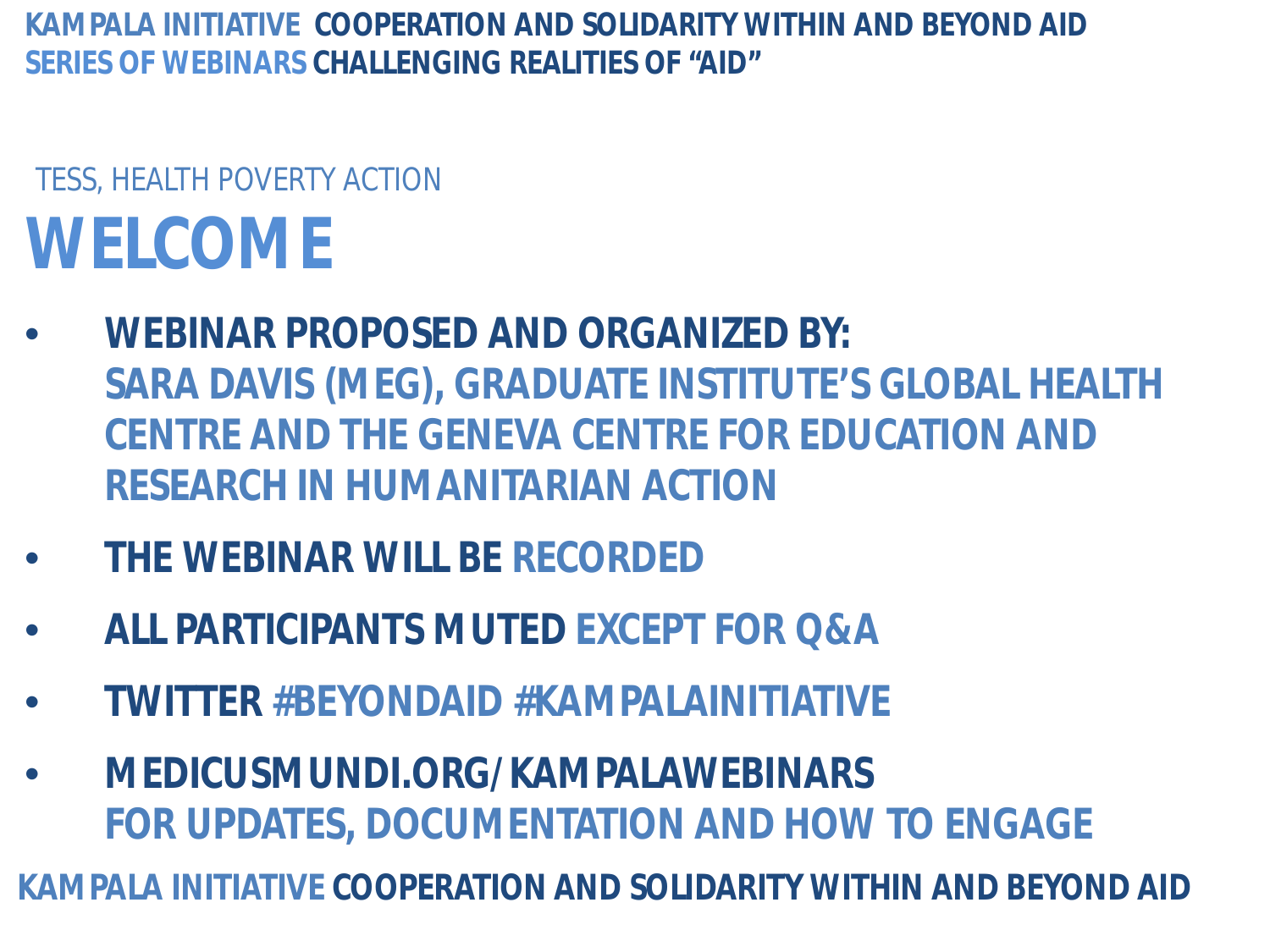## **THE KAMPALA INITIATIVE: COOPERATION AND SOLIDARITY WITHIN AND BEYOND AID**

- **The Kampala Initiative** is a democratic civil society space and structure (alliance, community) of independent, critical-thinking activists and organizations across Southern and Northern boundaries.
- **Within this space**, the critique of aid shall lead to formulating, promoting, disseminating and seeking political traction for a new, broadly shared civil society narrative on cooperation and solidarity within and beyond aid.
- **The concrete activities** of the Kampala Initiative will be focused on an (open) set of thematic fields that need particular civil society attention and on a related set of critical, concrete and catalytic cases as entry points for joint interventions.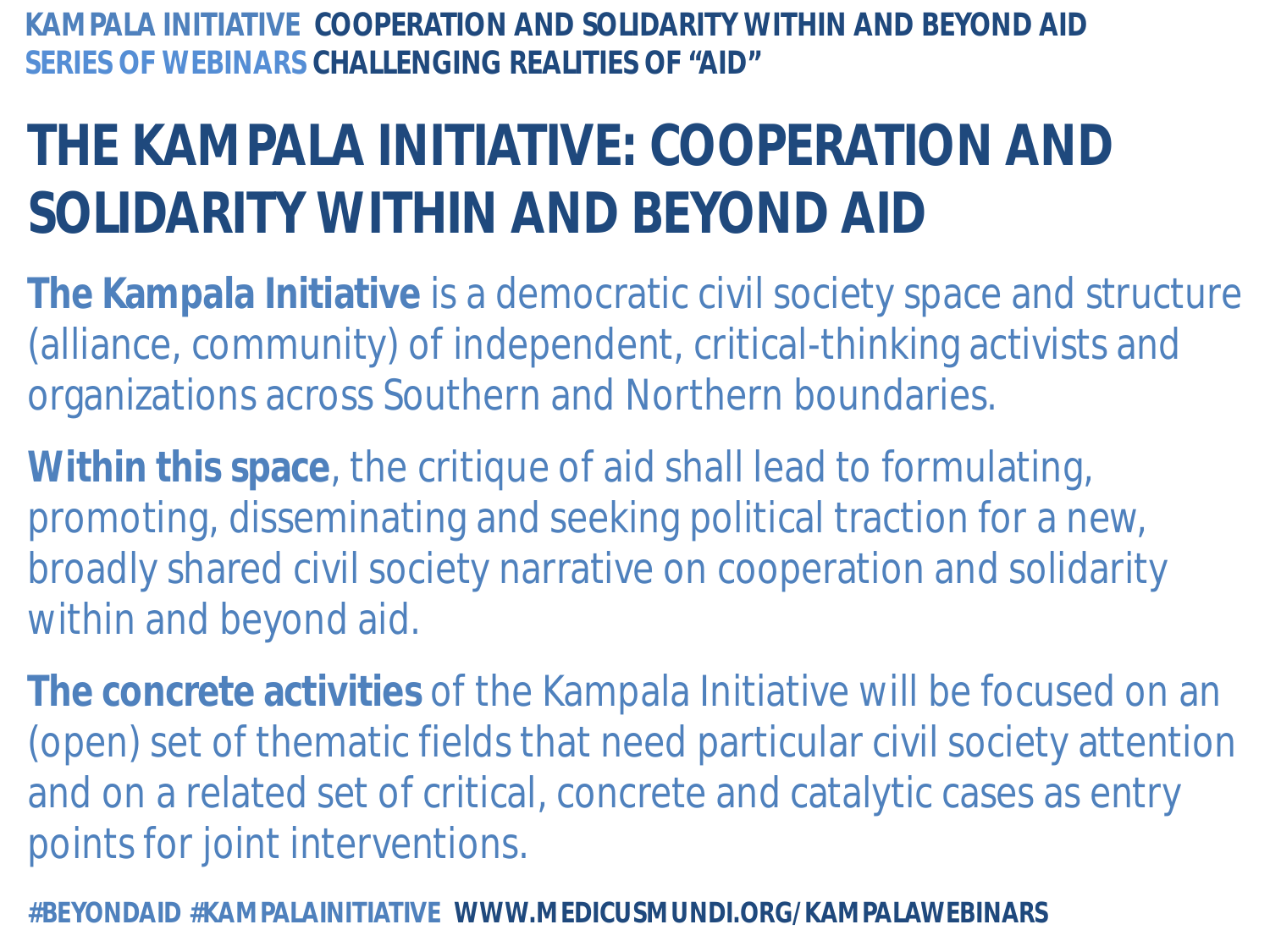## **SERIES OF WEBINARS: CHALLENGING REALITIES OF "AID"**

#### **Focal topics of the Kampala Initiative**

- Aid stabilizing or overcoming an unfair global trade regime?
- Aid and its actors distorting or supporting national health policies, systems, processes?
- Representation of civil society in global fora, initiatives, processes
- From aid to "global solidarity beyond aid"

**Within and beyond these topics,** Kampala Initiative webinars are used to introduce new topics linked to building solidarity within and beyond aid that need civil society attention and maybe action.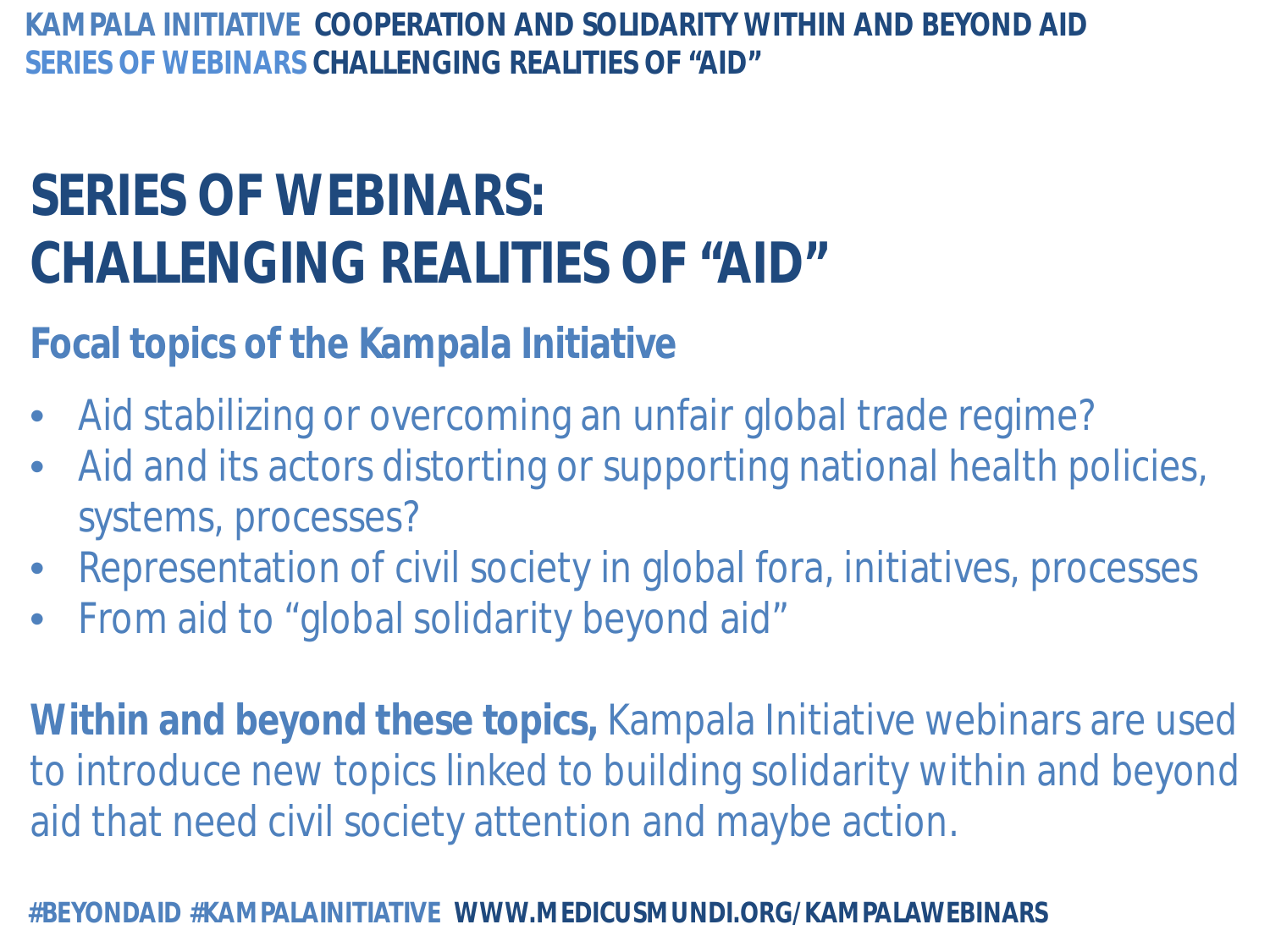## Speakers

**Dr. Carolyn Gomes**, Developing Country NGO Delegation to the Board of the Global Fund to Fight AIDS, TB and Malaria

**Dr. John Waters**, Caribbean Vulnerable Communities Coalition (CVC)

**Hayden Barthelmy**, GrenCHAP

**Dr. Sara (Meg) Davis**, [a](http://uncountedbook.com/)uthor, *[The Uncounted: Politics of](http://uncountedbook.com/)  [Data in Global Health](http://uncountedbook.com/)* (Cambridge University Press, 2020)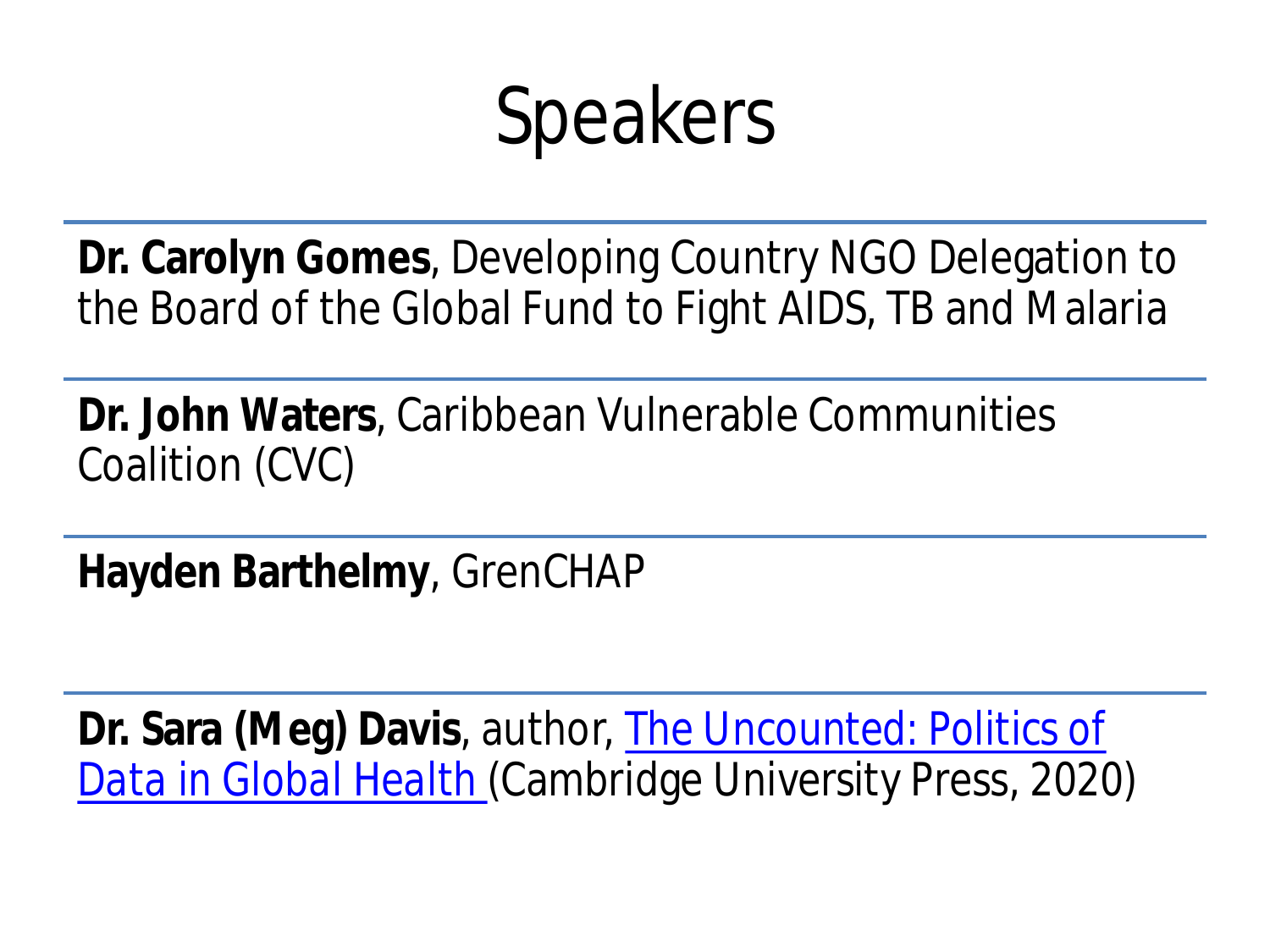## Who is counted, and who does the counting?

- Historical power imbalances in health aid
- Rise in use of indicators and data
- How are knowledge and evidence produced?

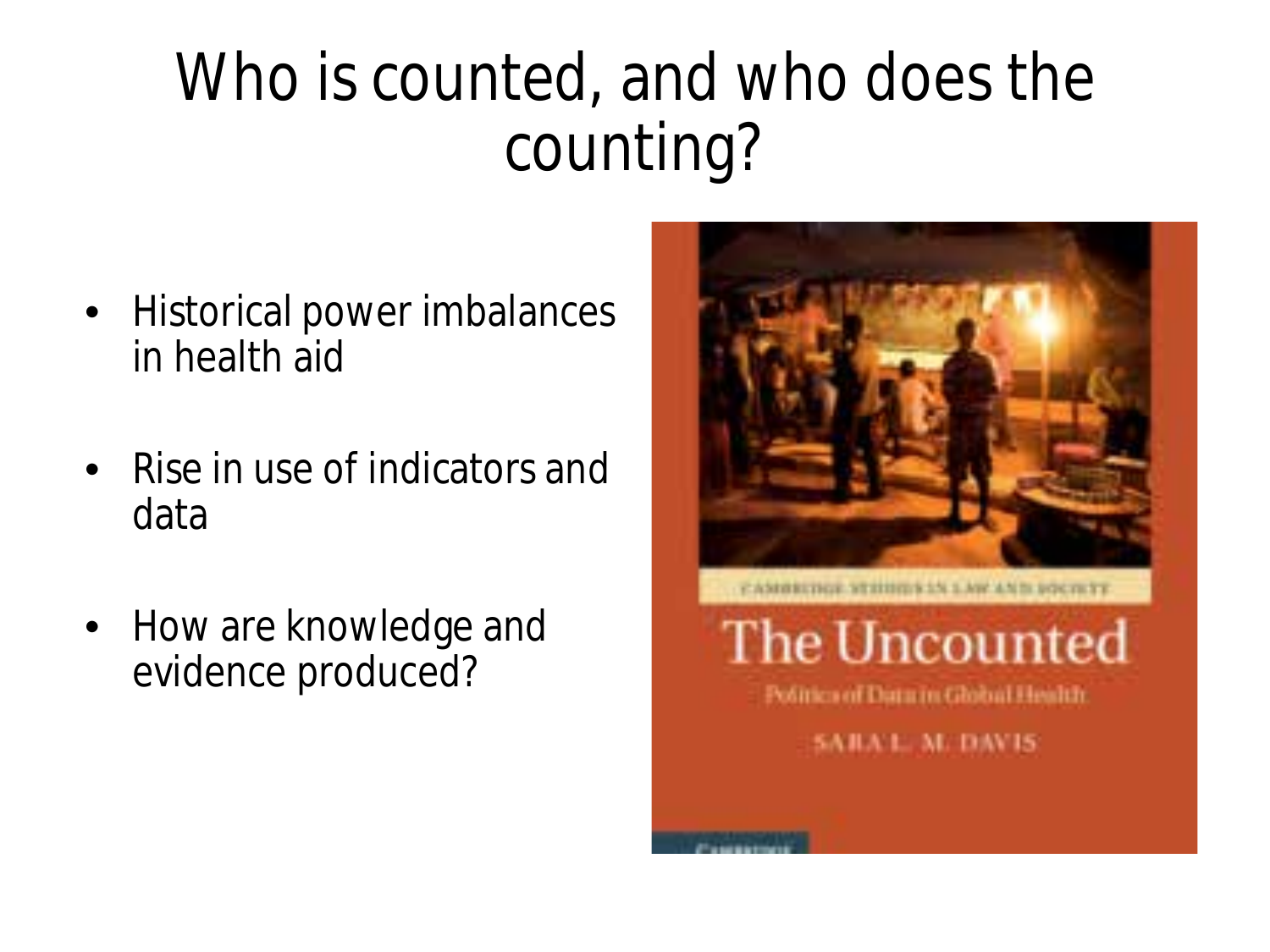## Criminalization associated with implausibly low size estimates for men who have sex with men (MSM)



Men who have sex with men as a proportion of the male population

all S.M at al. Joseph of the International APR Society 2017, 20-21200 cien, arg<sup>a</sup>ndes phalling article/struct 1366 | Help //dc.doi.org/63.3488/ML3G1.2G8

Punitive laws, key population size estimates, and Global AIDS Response Progress Reports: an ecological study of 154 countries

Sara LM Davis<sup>18</sup>, William C Goedel<sup>2</sup>, John Frnemon<sup>1</sup> and Brooke Skartveck Guven<sup>1</sup> <sup>N</sup>ierugandeg achor: San LM Dade, Gener for Human Nights and Gobal Justice, New York University School of Lea, 40 Weshington Square South, New York,<br>Air 19202, Twi: 1-212-002-0206. (AGDTAP-result)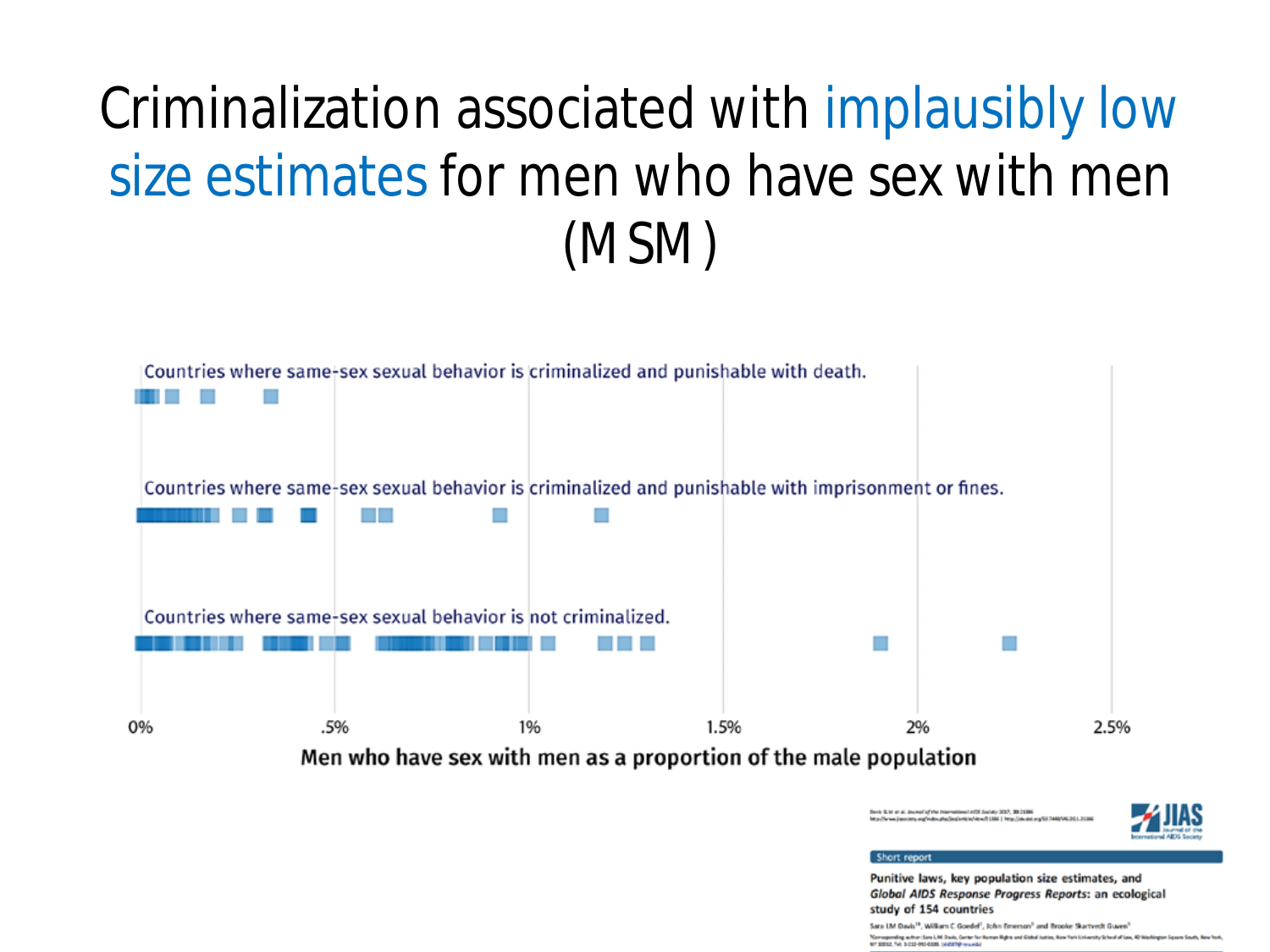## Countries with low MSM size estimates may think they are successful in reaching MSM...when in fact they are failing

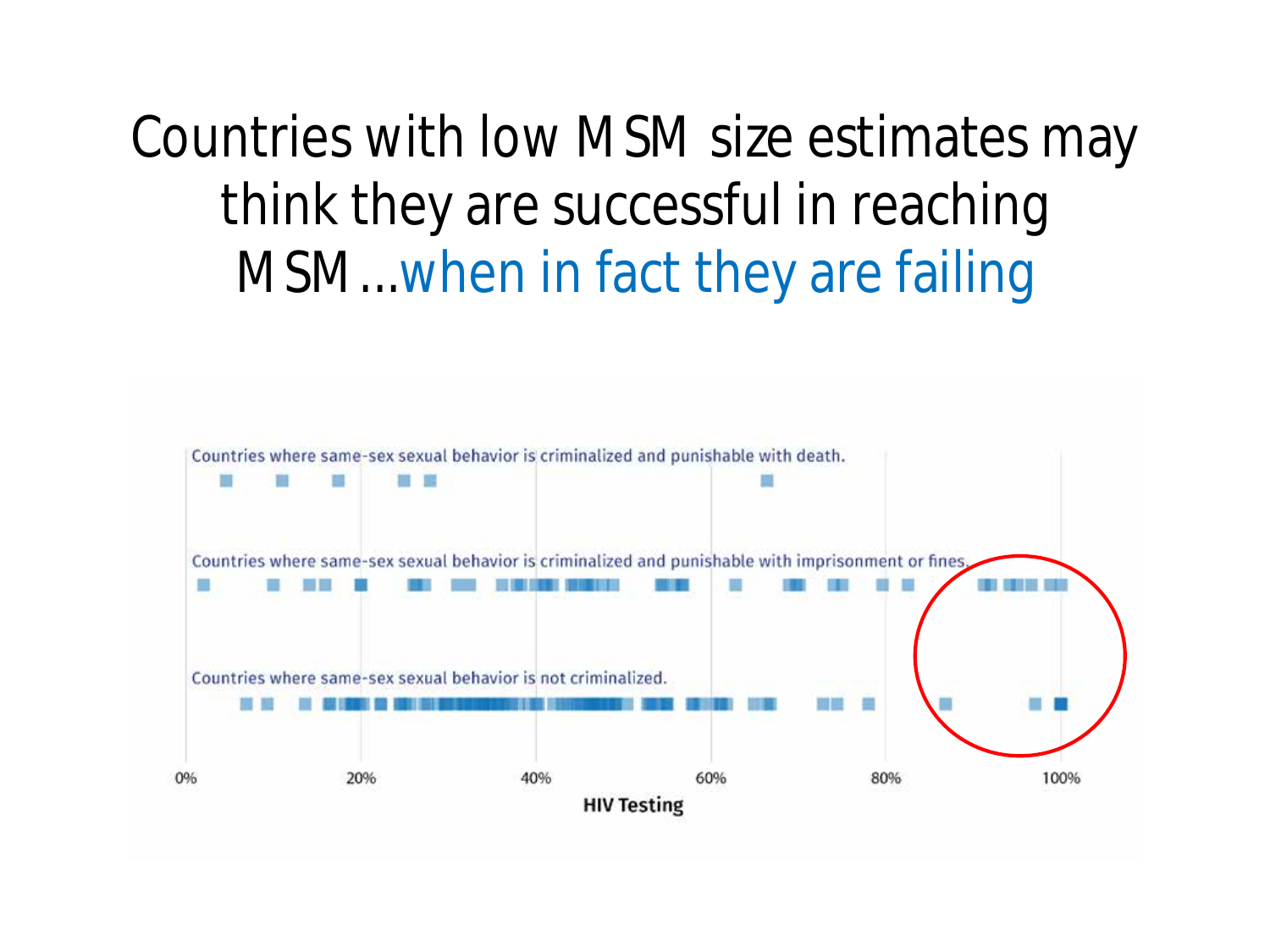## What happens when you put low key population size estimates into costeffectiveness analysis?



- Competition for resources
- If there are no (or very small) key population size estimates, interventions for those groups may appear to not be costeffective
- Some key populations not even listed - eg, transgender women, male sex workers
- **Lack of data**  $\Rightarrow$  **lack of** resources

Developed by: Avenir Health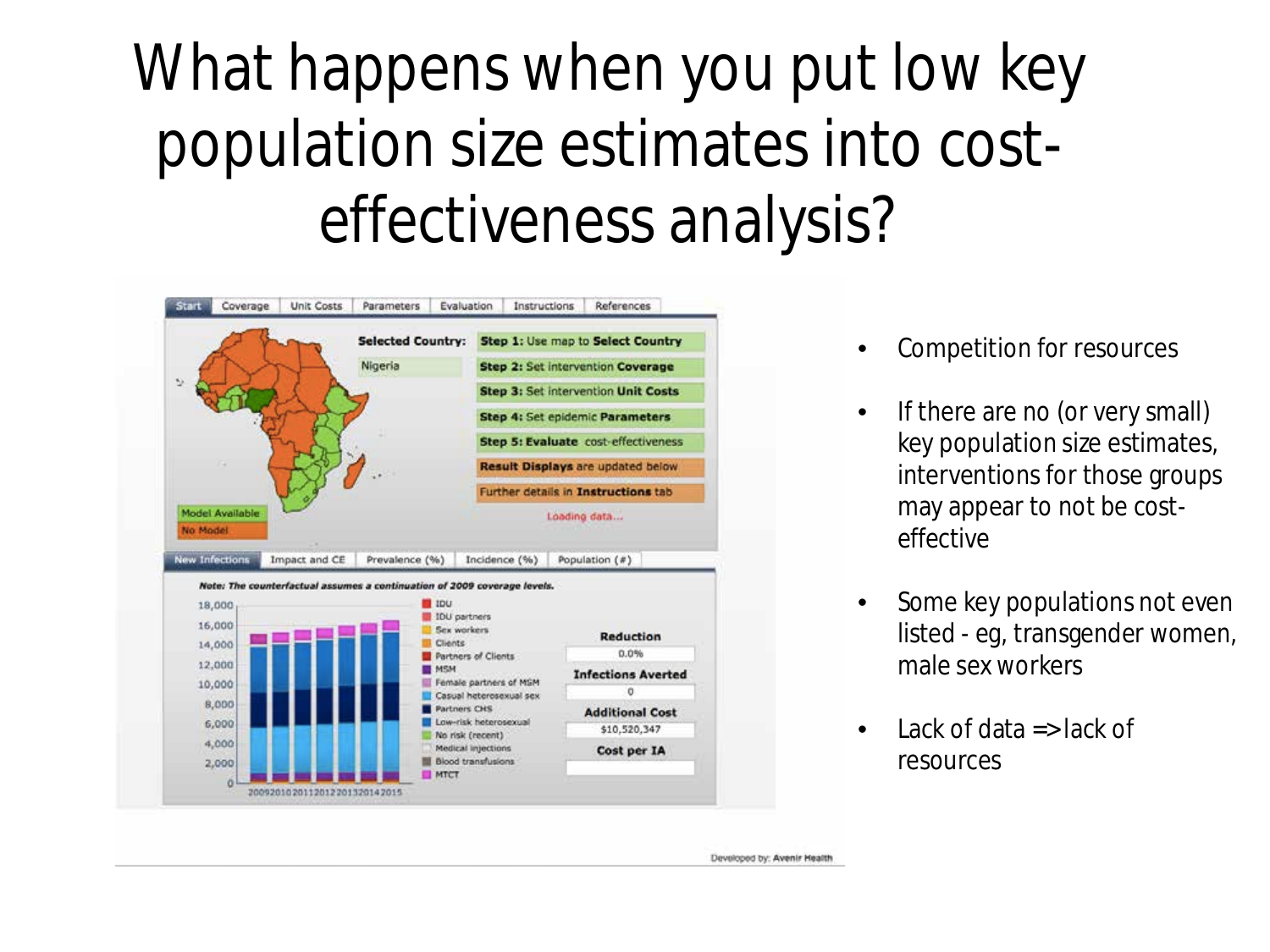Negation and criminalization of key populations creates a data paradox

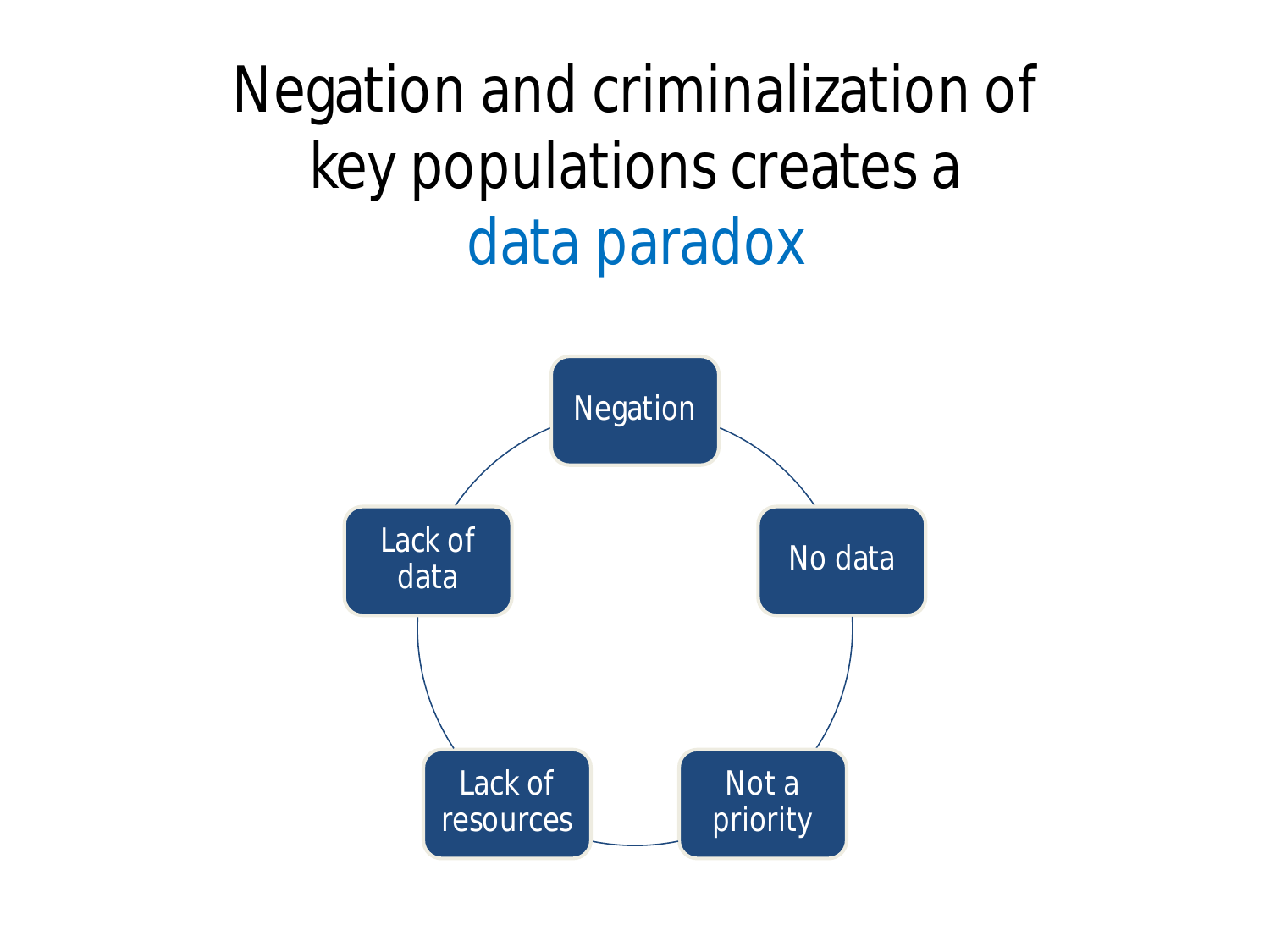

### Study of a Study

CVC and UAB key population size estimate study in 6 Eastern Caribbean countries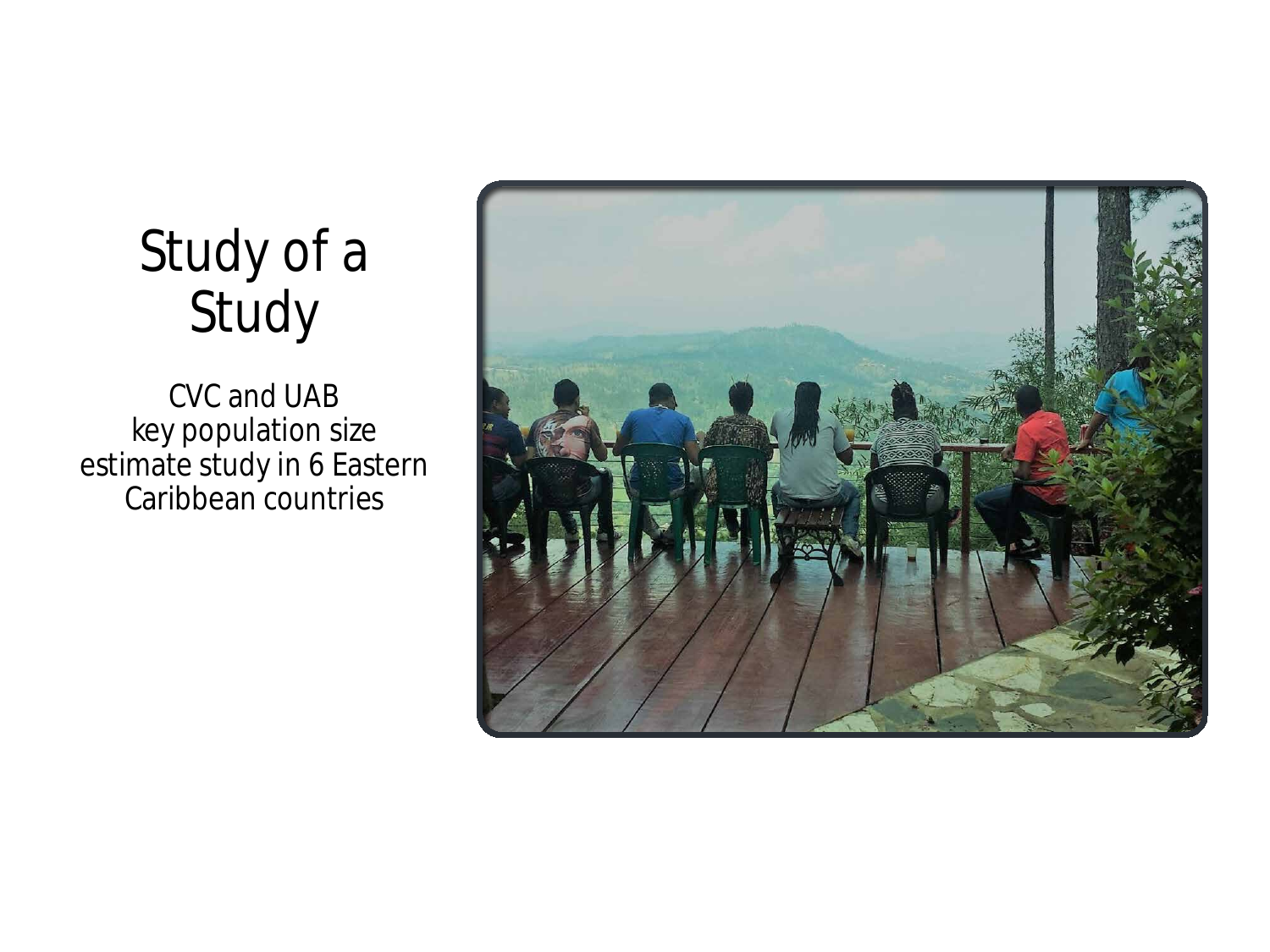

## **REPRESENTING THOSE WORKING FOR & WITH THE UNCOUNTED**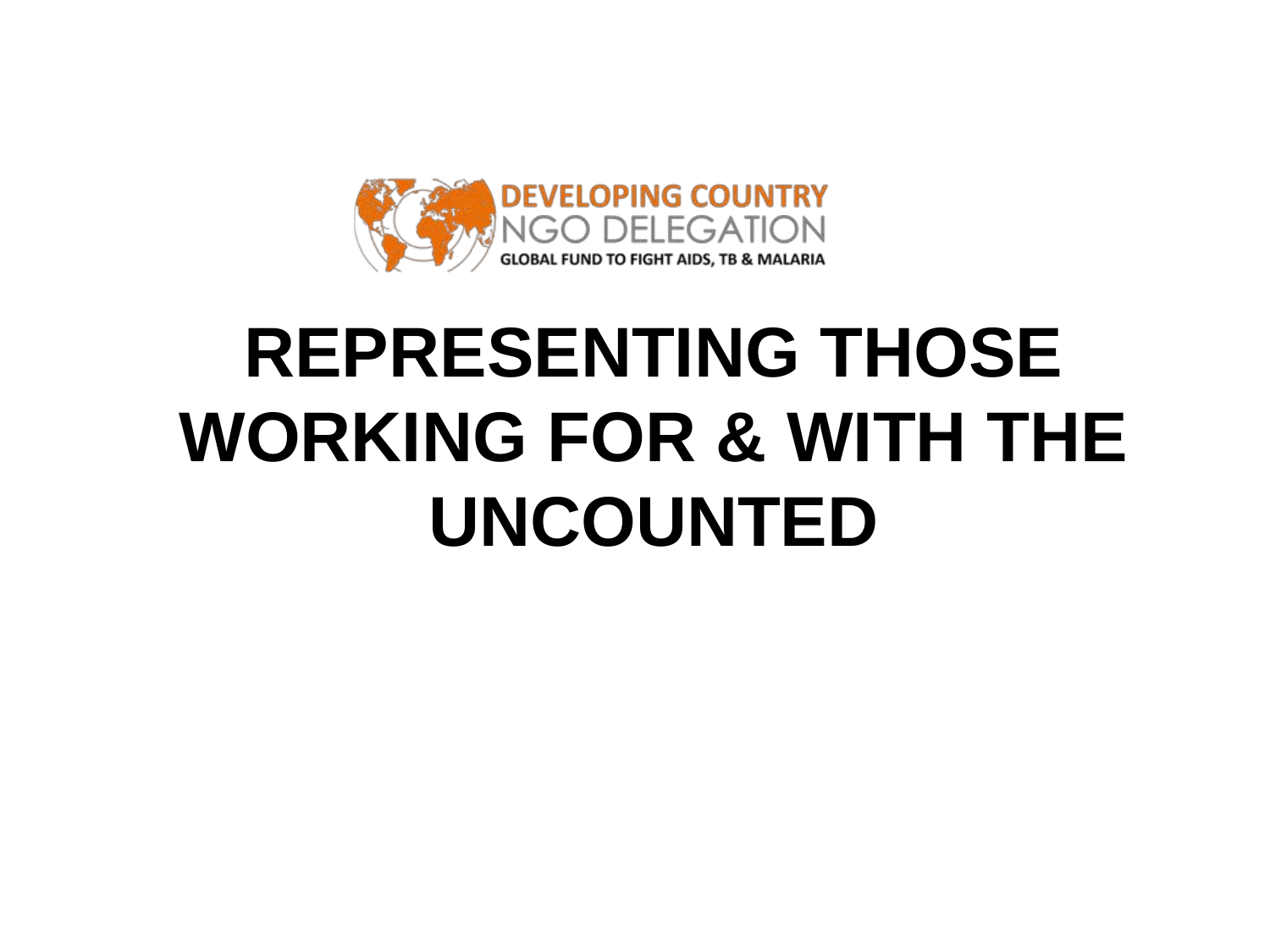## **How the Global Fund Board works**

- Each delegation has one seat and one vote on the Global Fund Board, which makes the decisions of strategic orientation, policies of the Fund and investment for the three diseases' response.
- There are 20 seats voting on the Board, 10 of which are occupied by donors and 10 by delegations of grant recipients/Implementers (ImG).
- Decisions are taken by vote (consensus) and four votes against are sufficient to block a decision.
- The Board passes electronic decisions when it is not in session or beyond its powers to the three permanent committees which deliberate and vote on technical questions in place of the Board: Strategy Committee, Audit and Finance Committee and the Committee Ethics and Governance;
- Each delegation has members with a Board Member and an Alternate Board Member who speak during council meetings to represent the views and positions of the delegation

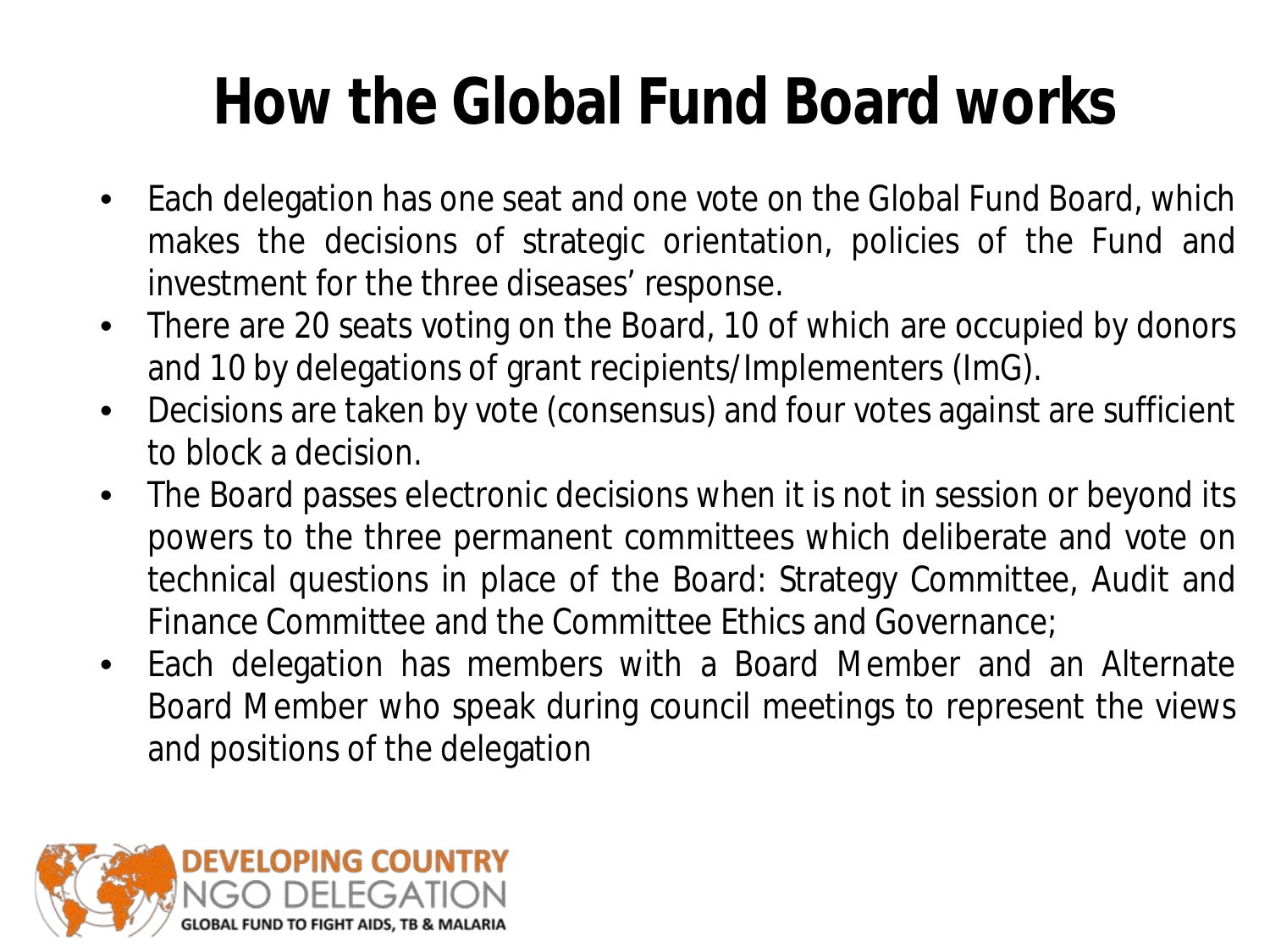

#### The Developing Country NGO Delegation serves and represents NGOs based in countries in the global South



 **Board Member: Alternate Board Member: Alternate Board Member: Andriy Klepikov (Ukraine) Alternate Board Member: Carolyn Gomes (Jamaica)** Andriy Klepikov (Ukraine) [klepikov@aph.org.ua](mailto:klepikov@aph.org.ua) rolyn.gomes.cvc.ed@gmail.com





 **Constituency Focal Point:** Lesley Odendal (South Africa) [L.Odendal@developingngo.org](mailto:L.Odendal@developingngo.org)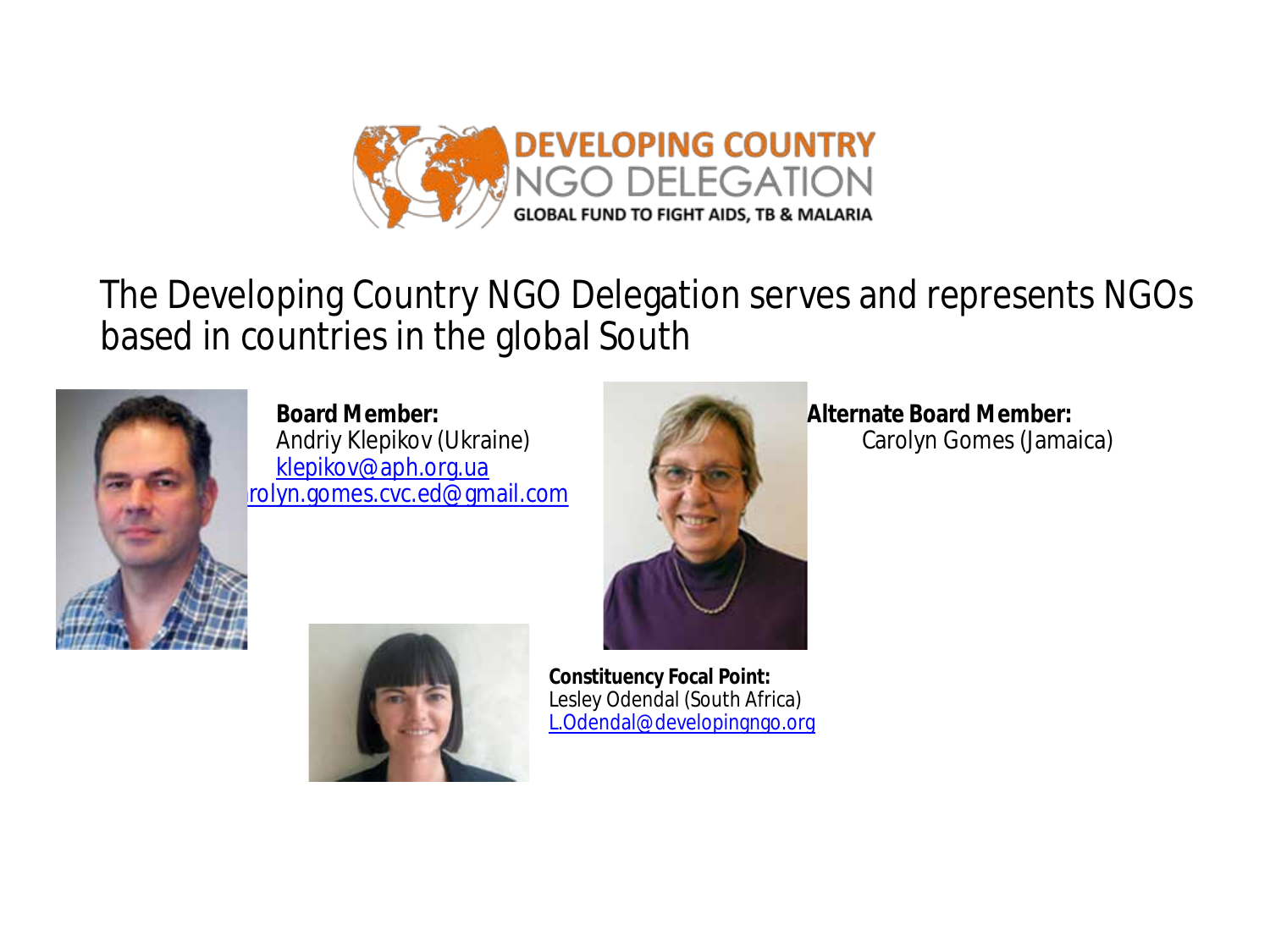### STRATEGIC OBJECTIVES OF THE GLOBAL FUND

MAXIMIZE IMPACTAGAINST HIV, TB AND MALARIA

BUILD RESILIENT & SUSTAINABLE SYSTEMS FOR HEALTH

PROMOTE & PROTECT HUMAN RIGHTS AND GENDER EQUALITY

MOBILIZE INCREASED **RESOURCES**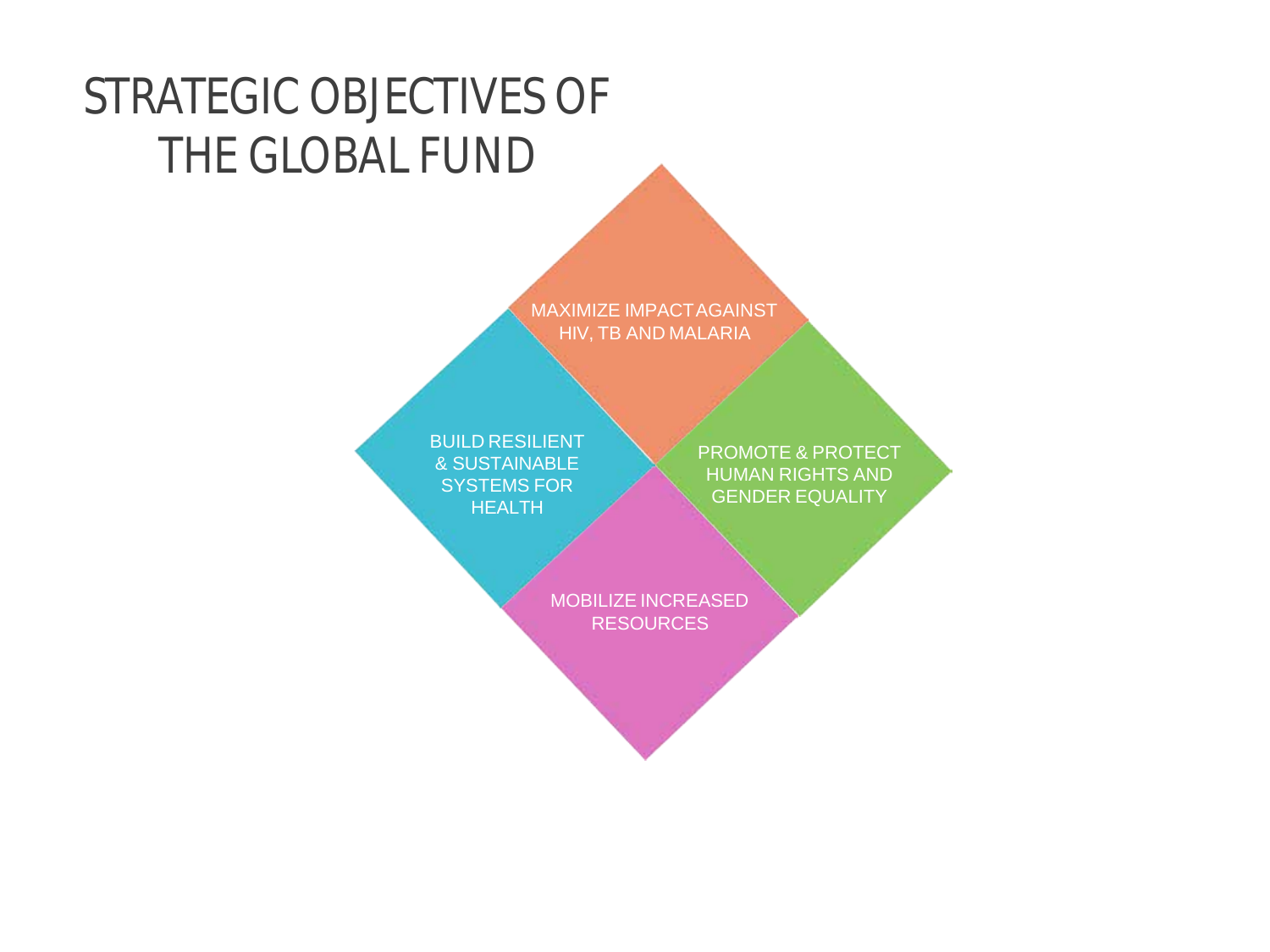## **KEY PERFORMANCE INDICATORS (KPIs)**

• **DEVELOPMENT PROCESS**

# **NOT ENOUGH TIME**

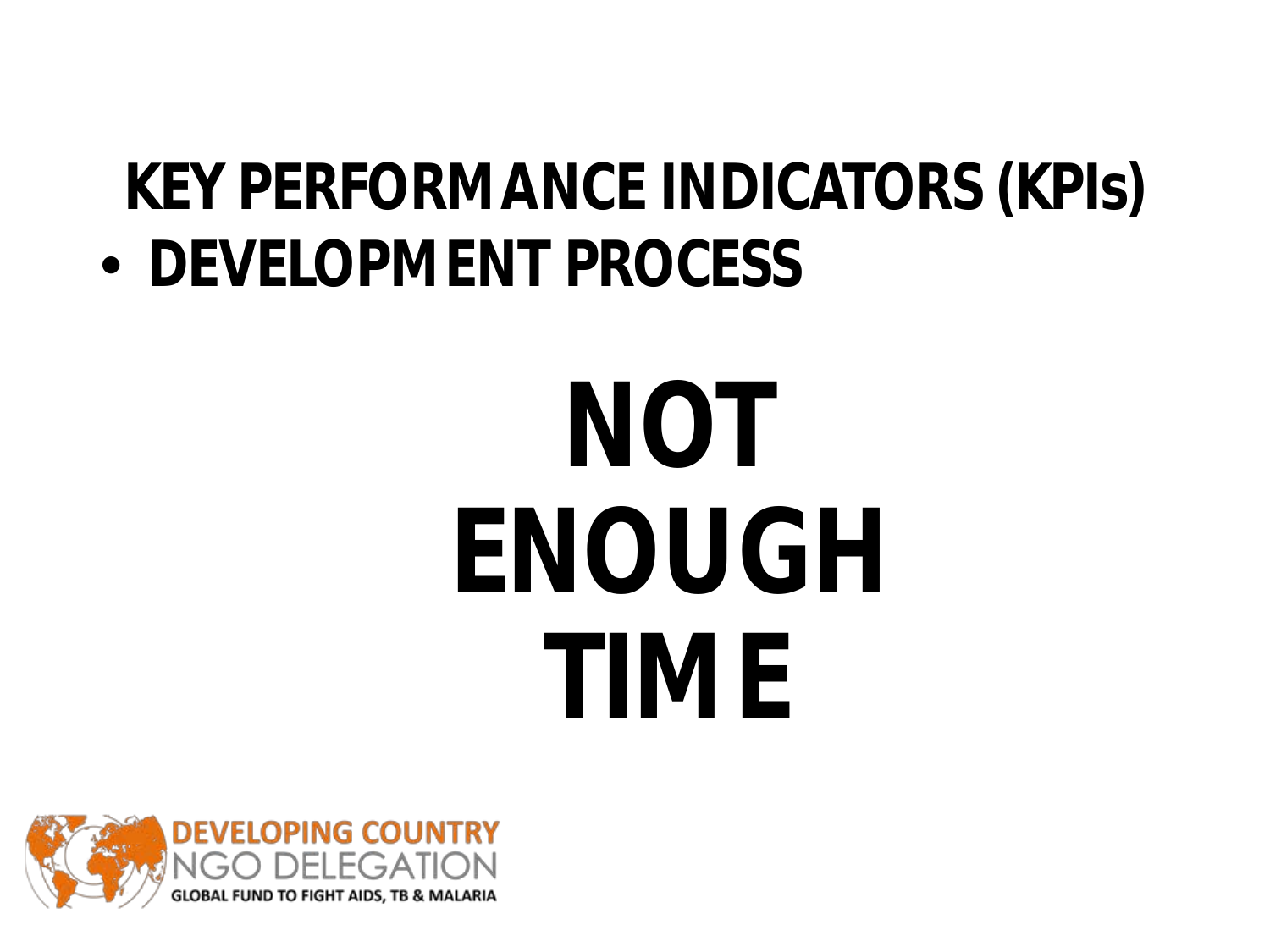## **KEY PERFORMANCE INDICATORS (KPIs)**

#### **KPI 9c** *(Key Populations and Human Rights Domestic Investments)*

• For current allocation period, interim indicator on domestic funding for HRts/Key Pops (interim KPI<br>9c) established that GF processes are not adequate to collect quality data on domestic<br>commitments, especially for HRts

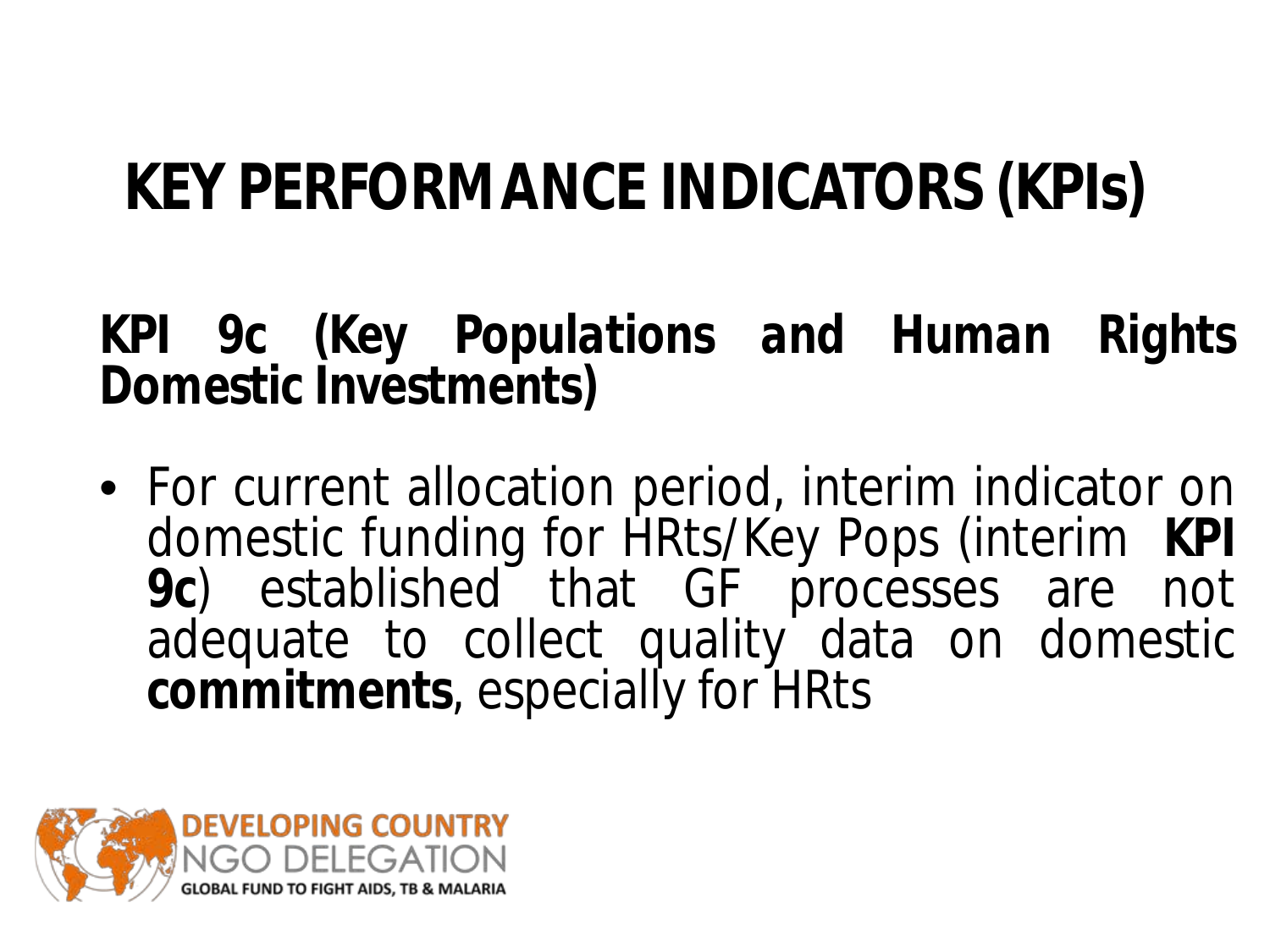## **Example of challenges**

### **BY 2020 NEED TO**

- **DEFINE new, final indicator for Key populations (KP) and human rights (HRts) domestic investments, for 2020-2022 allocation period**
- **INTERIM INDICATOR - measuring capacity of UMICs to report to Global Fund their KP and HRts domestic commitments**
- **NO SYSTEMATIC process in Secretariat to collect or validate this data**
- **NEW INDICATOR - based on UNAIDS Global Aids Monitoring tool; with refocused cohort; measuring actual domestic KP & HRts investments against total domestic funding**

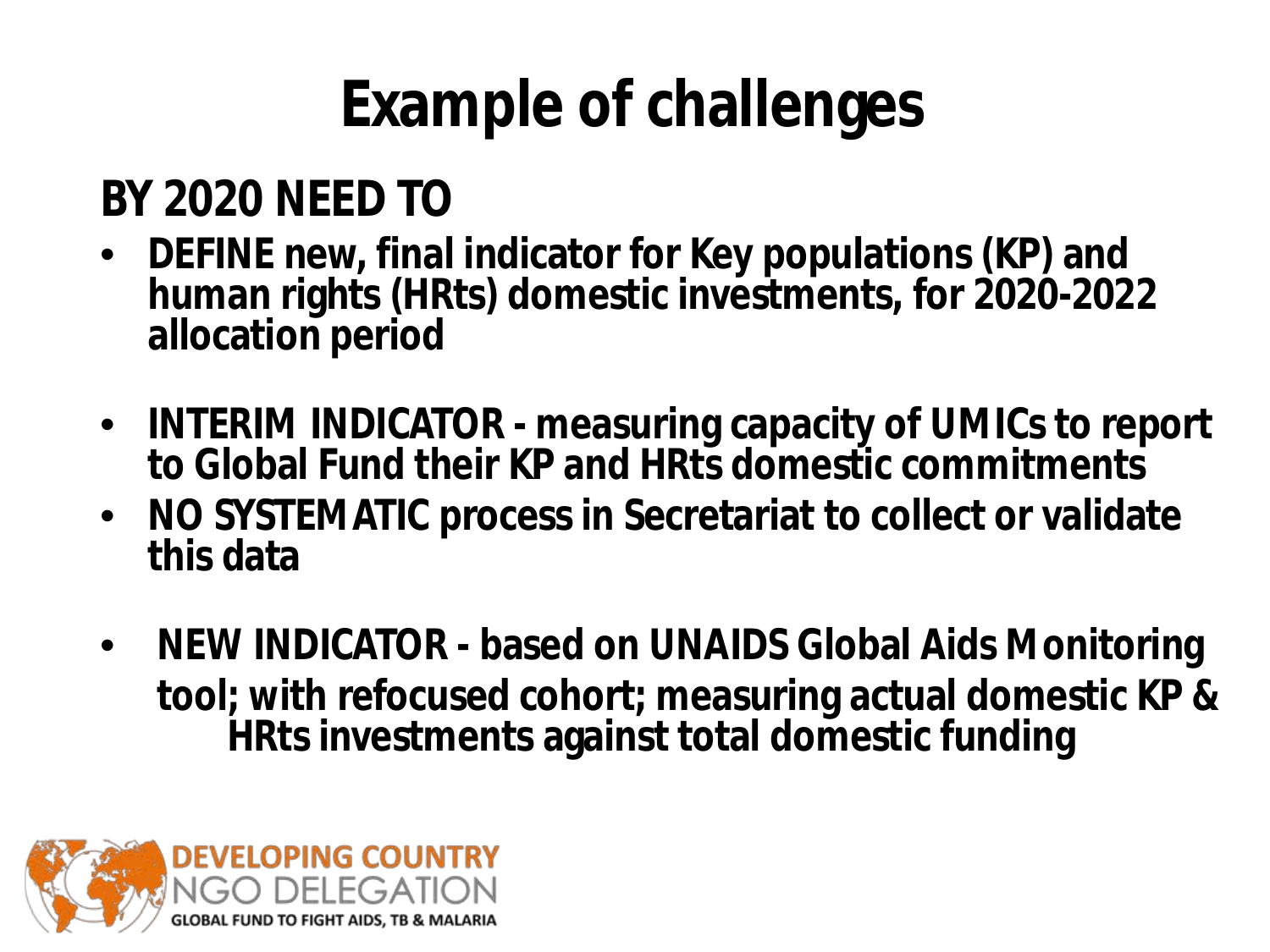#### **Contact Us:**

Developing Country NGO Delegation:

Focal Point: *L.Odendal@developingngo.org* 

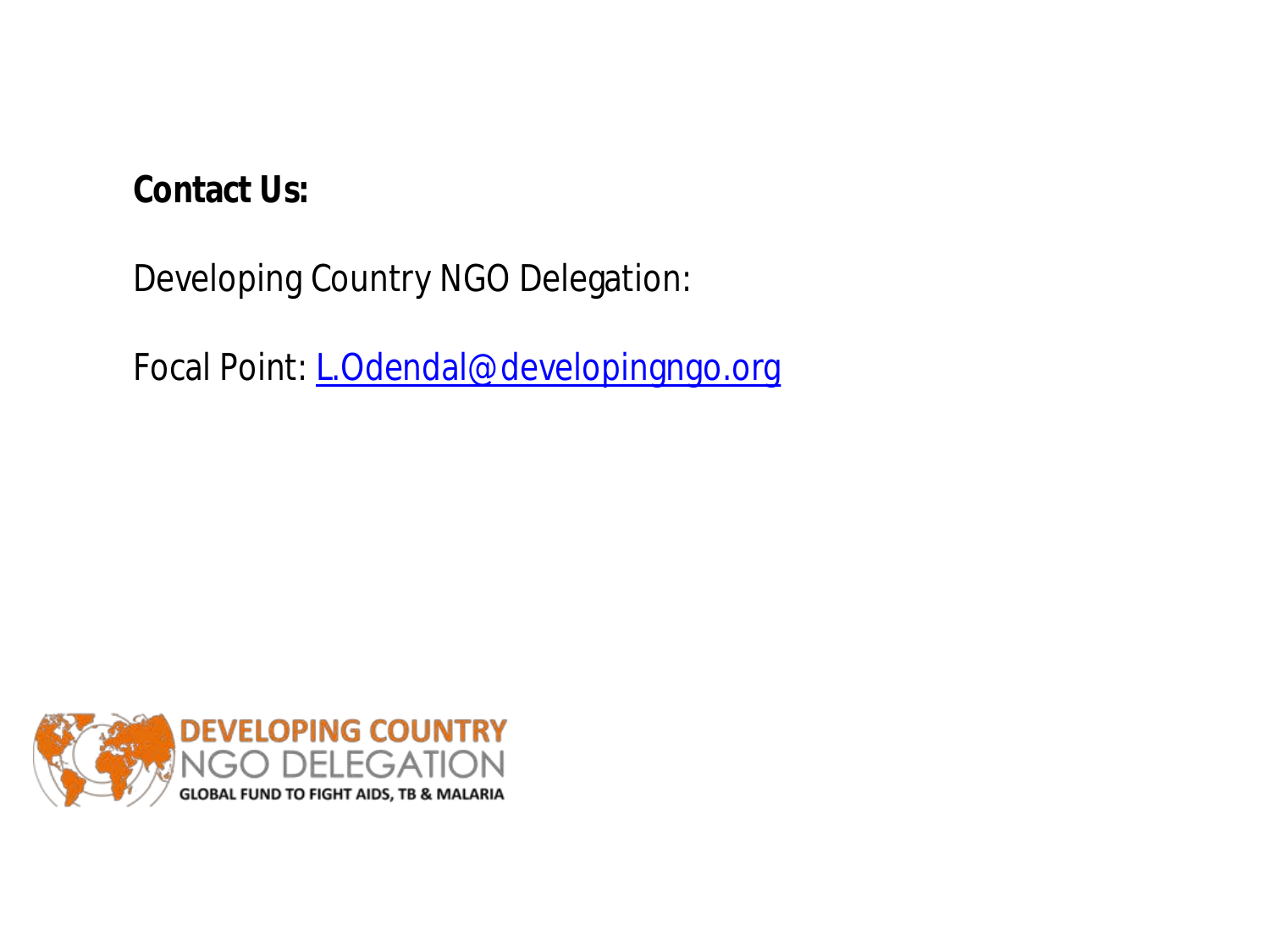TESS, HEALTH POVERTY ACTION

## **THE KAMPALA INITATIVE OUTLOOK TO ACTIVITIES IN 2020 ...AND HOW TO ENGAGE**

**#BEYONDAID #KAMPALAINITIATIVE WWW.MEDICUSMUNDI.ORG/KAMPALAWEBINARS**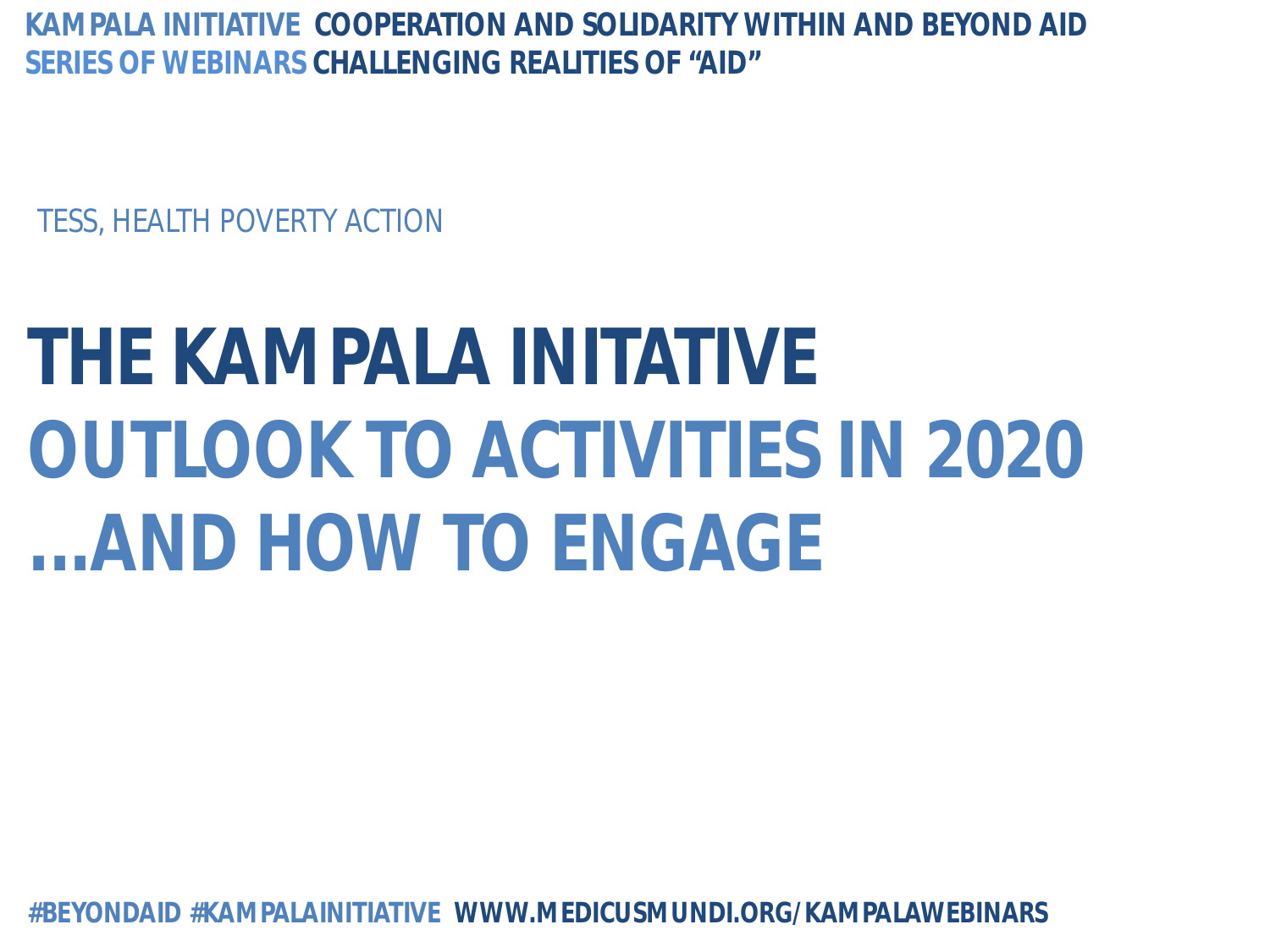**KAMPALA INITIATIVE COOPERATION AND SOLIDARITY WITHIN AND BEYOND AID** 

## **SIGN THE KAMPALA DECLARATION ON COOPERATION AND SOLIDARITY FOR HEALTH EQUITY WITHIN AND BEYOND AID**

If someone comes in with 100 million, it's hard to say "no".

Screenshot from movie:"A luta continua'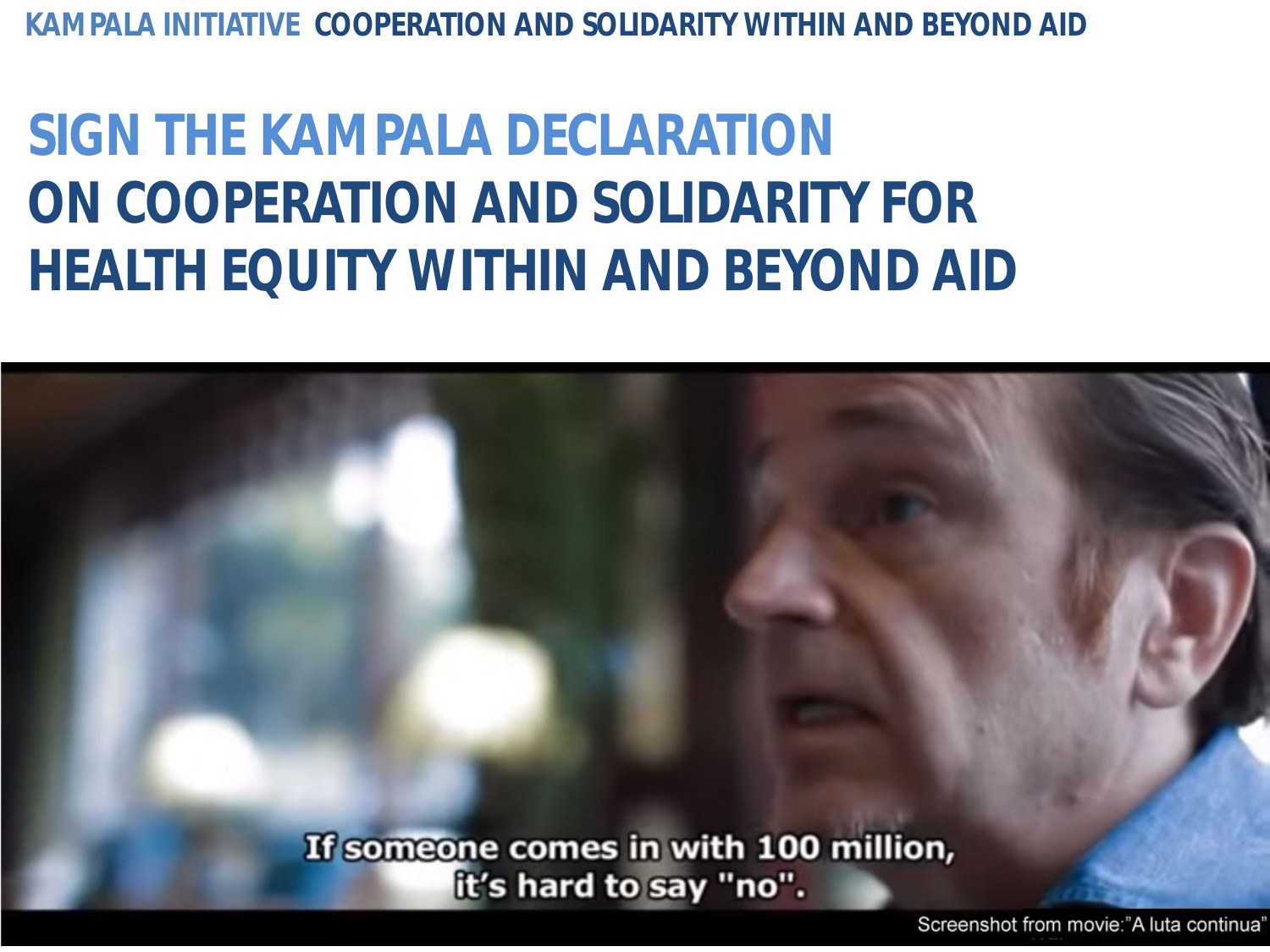## **GET INVOLVED…**

- **Sign the Kampala Initiative Declaration** - <https://www.medicusmundi.org/kampaladeclaration/>
- **Continued series of webinars** Proposals to host a webinar are considered on a rolling basis. More details on how to do this are available on the website here - <https://www.medicusmundi.org/community/>
- **"Beyond aid" mailing list (Google group)**  Our space for sharing, debating and matchmaking – ad hoc and focused thematic discussion. Proposals to host a thematic discussion are also considered on a rolling basis
- **Thematic working groups / task groups (in the making)**
	- "Watch the GAP" task group
	- "Track Changing Initiative"
	- "PPPs"
- **Country teams? Another workshop?** …and more. Our workplan is available on the website

#### **#BEYONDAID #KAMPALAINITIATIVE WWW.MEDICUSMUNDI.ORG/KAMPALAWEBINARS**